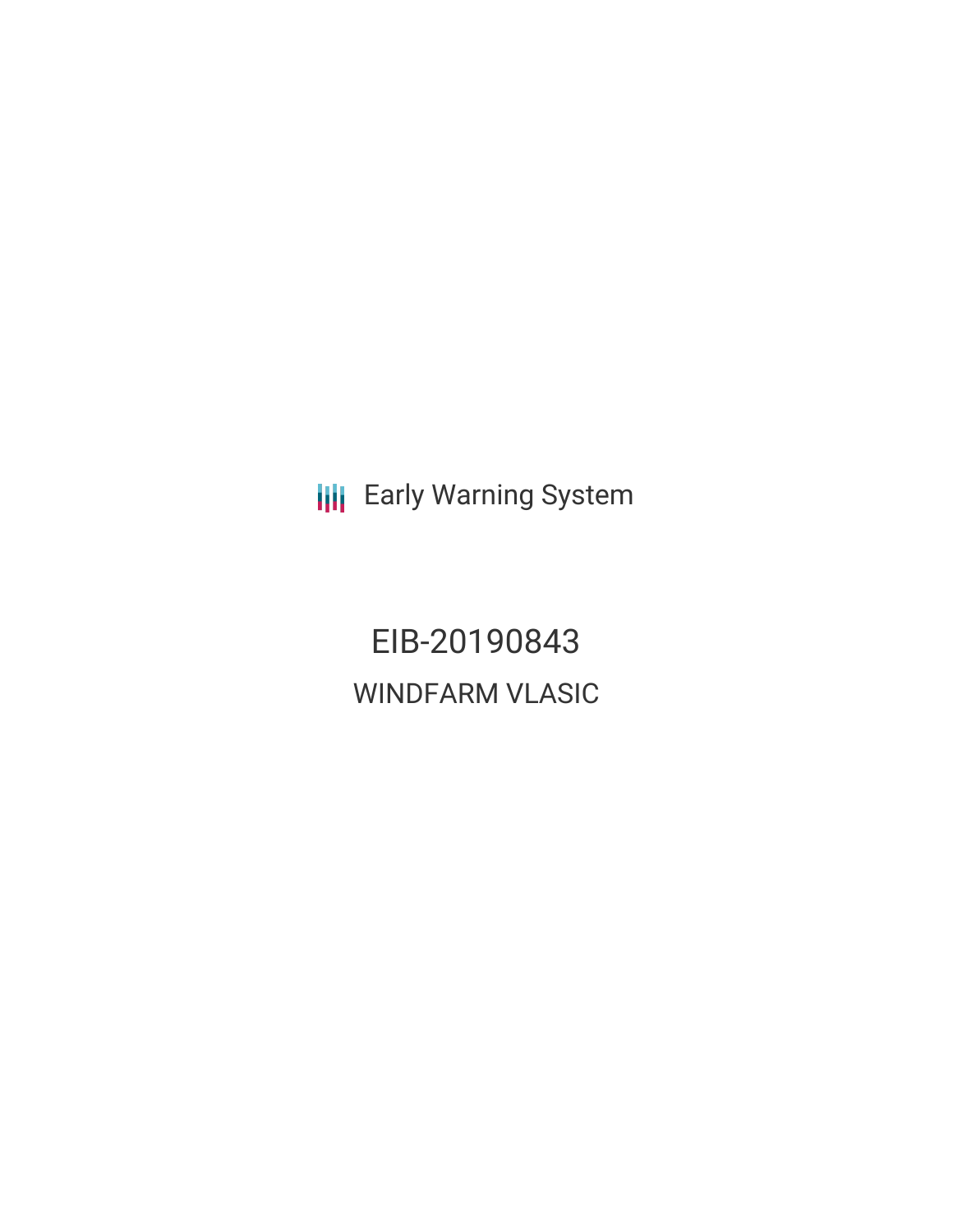

# **Quick Facts**

| <b>Countries</b>              | Bosnia and Herzegovina                               |
|-------------------------------|------------------------------------------------------|
| <b>Financial Institutions</b> | European Investment Bank (EIB)                       |
| <b>Status</b>                 | Approved                                             |
| <b>Bank Risk Rating</b>       |                                                      |
| <b>Voting Date</b>            | 2020-09-09                                           |
| <b>Borrower</b>               | JP ELEKTROPRIVREDA BOSNE I HERCEGOVINE DD - SARAJEVO |
| <b>Sectors</b>                | Energy                                               |
| <b>Investment Type(s)</b>     | Loan                                                 |
| <b>Project Cost (USD)</b>     | $$77.91$ million                                     |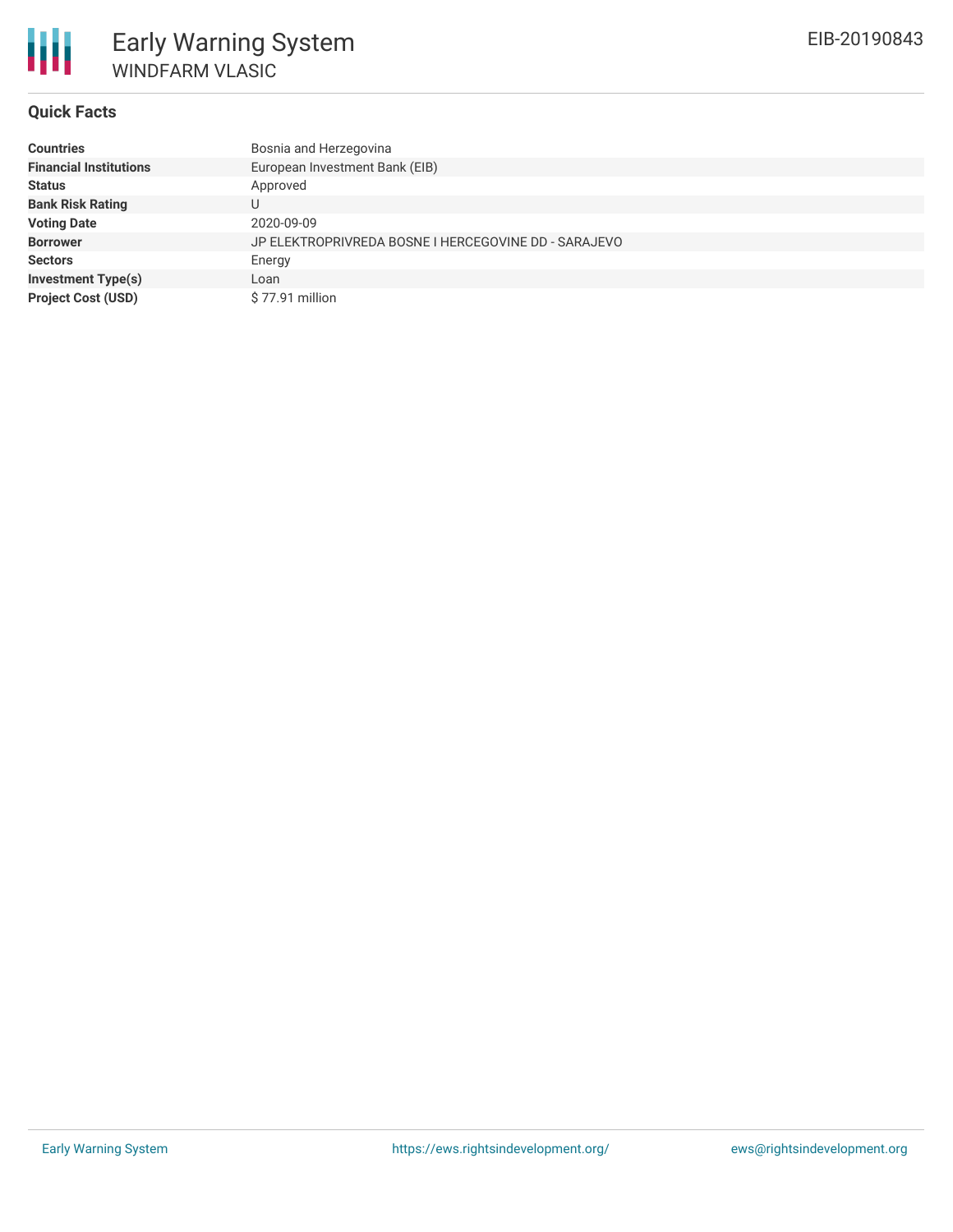

# **Project Description**

The project will finance the construction and operation of a 50 MW wind farm on the Vlasic mountain in the region of Travnik, Bosnia, and Herzegovina (BIH) and the connection to the nearby national grid.

If the project were located within the EU it would fall under Annex II of the Environmental Impact Assessment (EIA) Directive (2011/92/EU), requiring the competent authorities to determine whether an EIA is required. The wind farm has undergone an EIA according to the local legislation and has received relevant environmental permits. Compliance of the project and its authorization procedure with the EIB E&S standards and principles of the relevant EU Directives will be verified during the appraisal.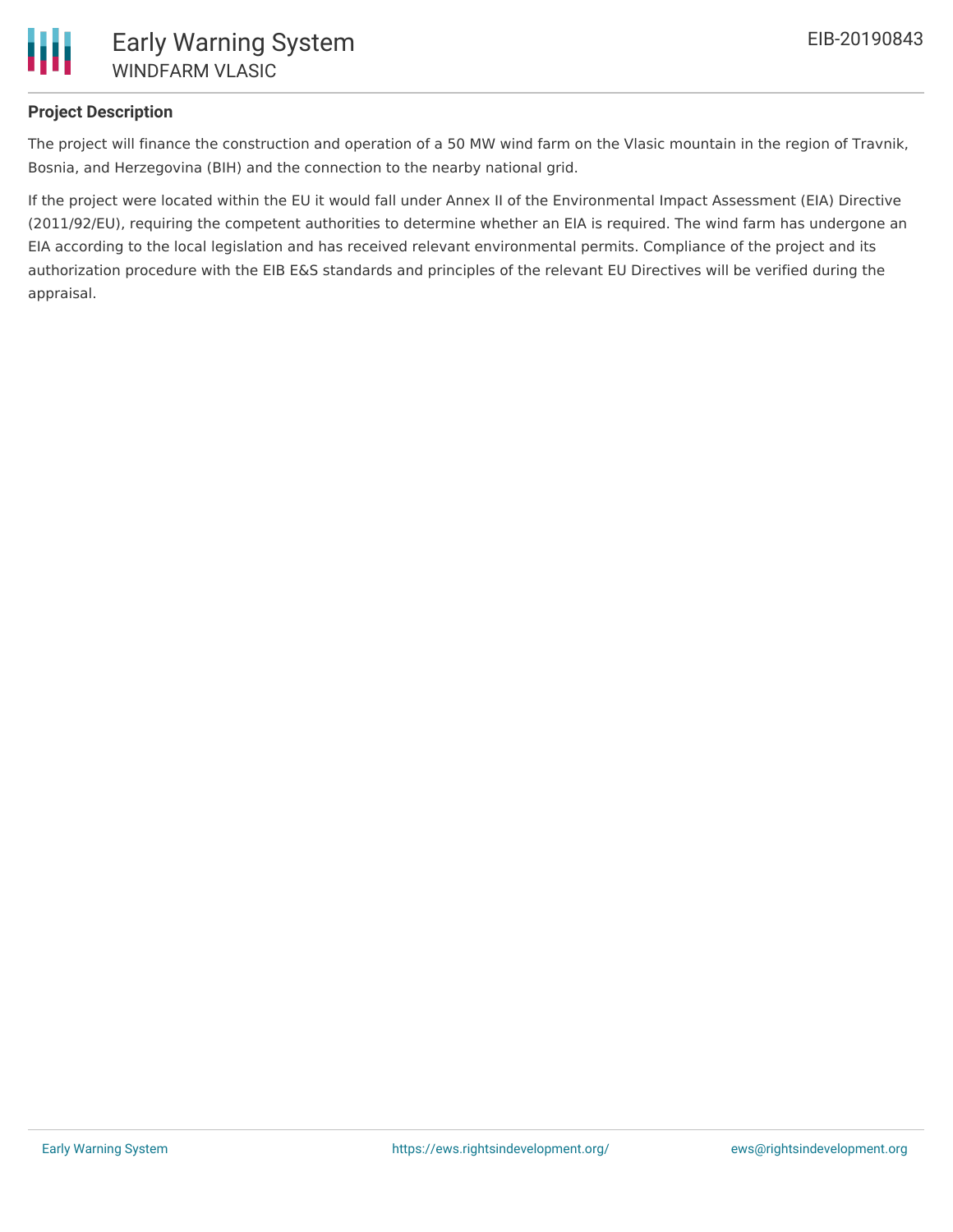# **Investment Description**

European Investment Bank (EIB)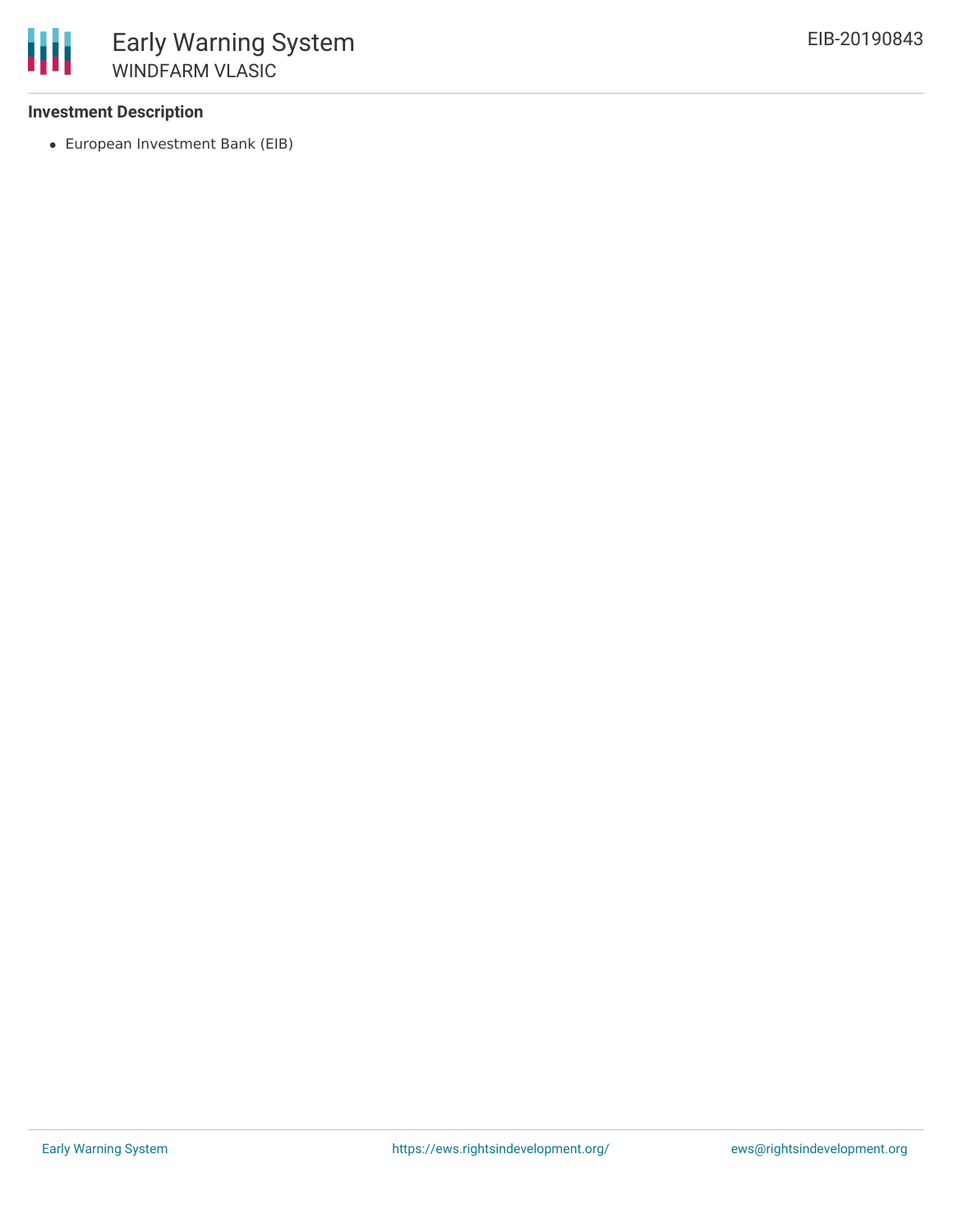# **Contact Information**

#### ACCOUNTABILITY MECHANISM OF EIB

The EIB Complaints Mechanism is designed to facilitate and handle complaints against the EIB by individuals, organizations or corporations affected by EIB activities. When exercising the right to lodge a complaint against the EIB, any member of the public has access to a two-tier procedure, one internal - the Complaints Mechanism Office - and one external - the European Ombudsman. A complaint can be lodged via a written communication addressed to the Secretary General of the EIB, via email to the dedicated email address complaints@eib.org, by completing the online complaint form available at the following address: http://www.eib.org/complaints/form, via fax or delivered directly to the EIB Complaints Mechanism Division, any EIB local representation office or any EIB staff. For further details, check:

http://www.eib.org/attachments/strategies/complaints\_mechanism\_policy\_en.pdf

When dissatisfied with a complaint to the EIB Complaints Mechanism, citizens can then turn towards the European Ombudsman. A memorandum of Understanding has been signed between the EIB and the European Ombudsman establishes that citizens (even outside of the EU if the Ombudsman finds their complaint justified) can turn towards the Ombudsman on issues related to 'maladministration' by the EIB. Note that before going to the Ombudsman, an attempt must be made to resolve the case by contacting the EIB. In addition, the complaint must be made within two years of the date when the facts on which your complaint is based became known to you. You can write to the Ombudsman in any of the languages of the European Union. Additional details, including filing requirements and complaint forms, are available at: http://www.ombudsman.europa.eu/atyourservice/interactiveguide.faces